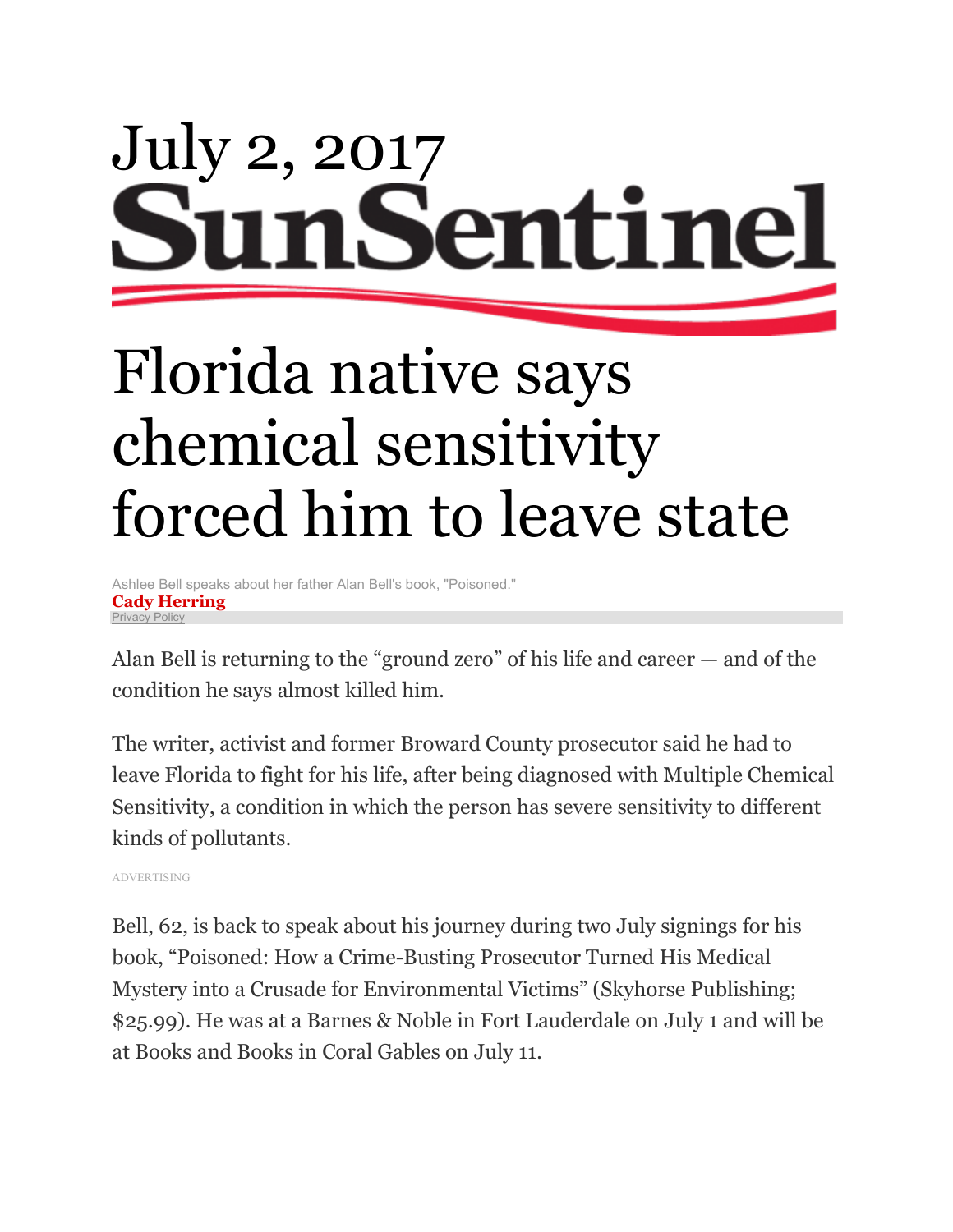The Barnes & Noble event is a "Meet the Authors" that also will feature Ronald L. Feinman ("Assassinations, Threats, and the American Presidency: From Andrew Jackson to Barack Obama"), Kingsley Guy ("Queen of the Heavens") and Bobby F. Kimbrough Jr. ("Beyond Midnight: Finding Strength in the Struggle").

Bell's book relates his growing up in South Florida, battling his condition and advocating for others. After earning a law degree from the University of Miami, he started his career at the State Attorney's Office and enjoyed success. He was married, had a baby girl and an active life. Life was great, he said, but everything changed when he got sick.

All of a sudden, Bell could not get out of bed. He was dizzy and weak. He eventually could not walk due to seizures. Doctors were stunned and didn't know the cause. They combed through his life, he said, looking for answers, and asked him if he could think of anyone who might have had a motive to poison him.

In a 1993 [Sun Sentinel](http://articles.sun-sentinel.com/1993-03-02/business/9301120772_1_multiple-chemical-sensitivity-sun-pharmaceuticals-alan-bell) interview, he said: "I was a prosecutor putting prisoners in jail. Now I'm imprisoned by my own body."

Though some in the medical community agree that multiple chemical sensitivity is a negative physical reaction to chemicals, there is debate as to whether it should be diagnosed as an illness, according to Johns Hopkins Medicine.

Bell said doctors urged him to leave Florida, so he moved to a toxin-free "bubble" in the Arizona desert to try to stay healthy and look for better ways to live. He eventually relocated to Capistrano Beach, Calif.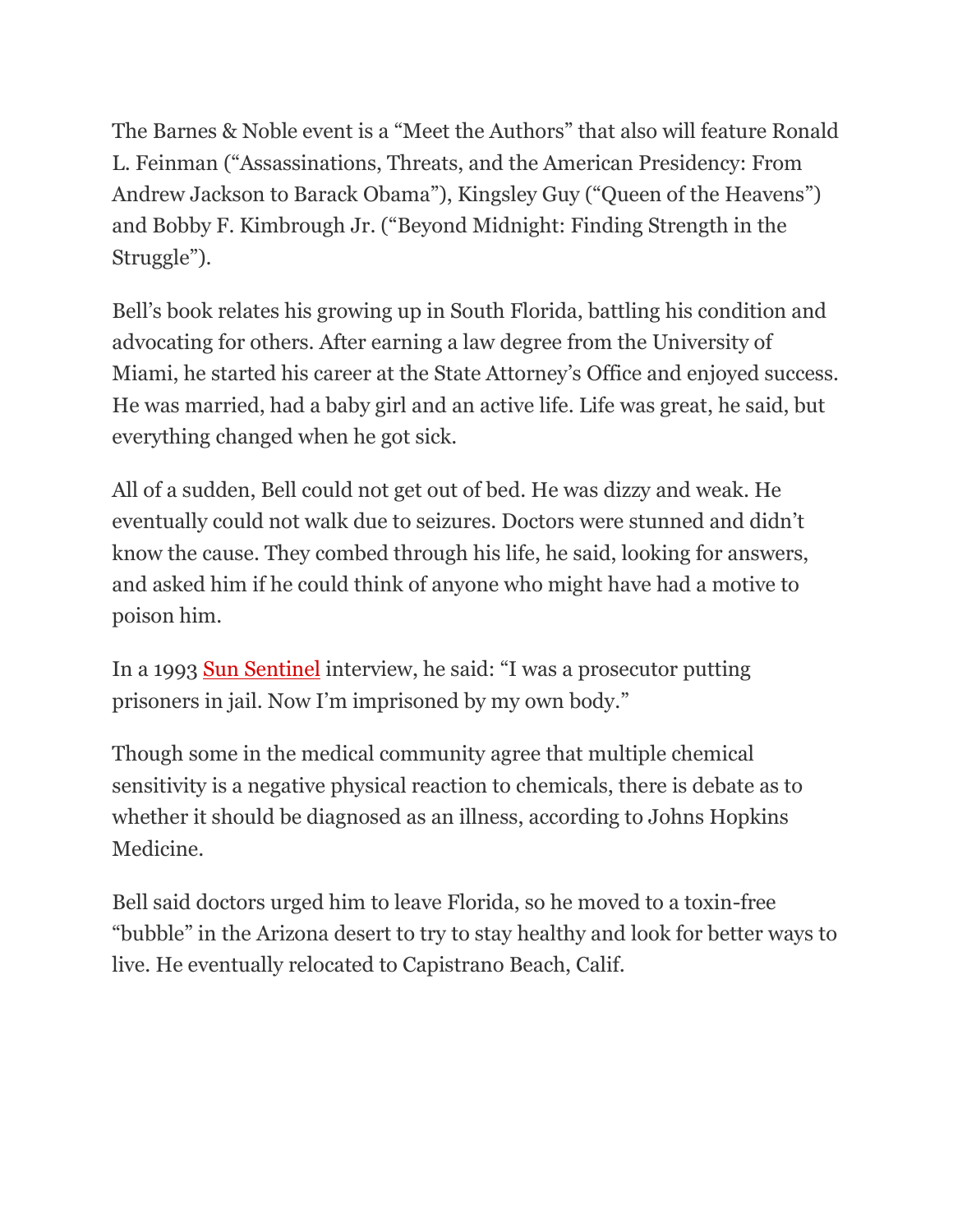

Today, Alan Bell, 62, lives in Capistrano Beach, Calif. (Alan Bell / Courtesy)

In 1994, he founded the Environmental Health Foundation to raise awareness about his condition and communicate with scientists to better understand and fight environmental-linked disorders.

In advance of his book signings, we caught up with Bell to discuss his life today, his memories of Florida and his legacy.

#### **Q: What does a typical day look like for you today?**

**A:** I'm very regimented and guarded in what I can do and how I can do it. I live a very clean, safe lifestyle, which means that I can't do a lot of things that other people are used to. I can in limited capacities, but I always go back to the safe environment and healthy lifestyle.

I get calls from people all over the world. China. India. Norway. Canada. People that either themselves have fallen ill, or their loved ones have fallen ill. In some instances, mothers who want to protect themselves and their families from becoming another statistic. I also keep in touch with scientists who are keeping me abreast on the latest of what is going on with this planet and people getting sick and dying. Speaking in front of as many groups as I can to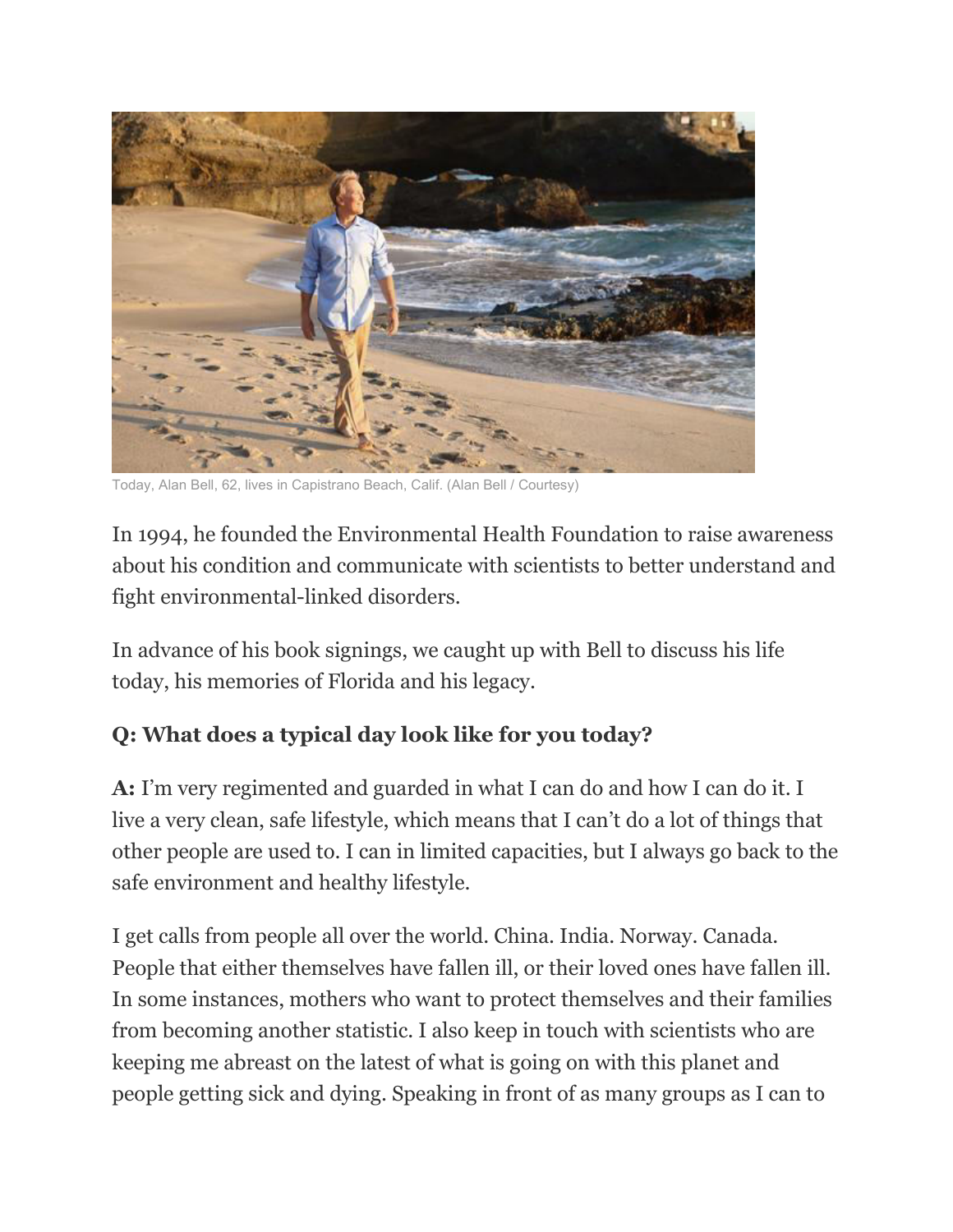put a face on this issue and try and educate people so that they can modify their lifestyle and minimize their risk … The reality is 80 percent of all cancers are caused by the environment you are exposed to, in your home, school, workplace or community.

#### **Q: What are your best memories of Florida?**

**A:** Back in the '60s, there were no computers. People didn't watch TV. You'd ride your bike everywhere. Everybody had garage bands trying to imitate The Beatles. We lived at the tip of the Florida Everglades, so my dad used to take us, rent a boat and ride on the little canals and see alligators. Everything was outdoors. In elementary school, we didn't have air conditioners. We didn't know any better. South Florida was like a big hometown. "Leave it to Beaver." "Dennis the Menace." That's how it was. It was an amazing time to grow up.

#### **Q: Why did you want to go into law and become a prosecutor?**

**A:** It ties back into South Florida in the 1960s. It was the deep south. You didn't hear a lot of New Yorkers. You didn't hear a lot of accents. You heard a lot of good ol' boys. That's the South Florida that I grew up in, which was highly segregated … Separate bathrooms. Back of the bus. As a child, my mother pointed these things out to me. She always taught me that it's wrong for these things to happen. To fight for the underdog and try and make wrongs right. Try and seek justice.

### **Q: What do you hope your legacy is?**

**A:** I learned how to take control of my life in becoming a survivor, and then I jumped back into the arena as a health advocate, aligning myself with scientists, raising money and donating it to research. I went back to the arena that I was most familiar with —the legal arena for victims who have fallen ill. When I look into victims' eyes, I see a mirror of myself. I see the fear and the